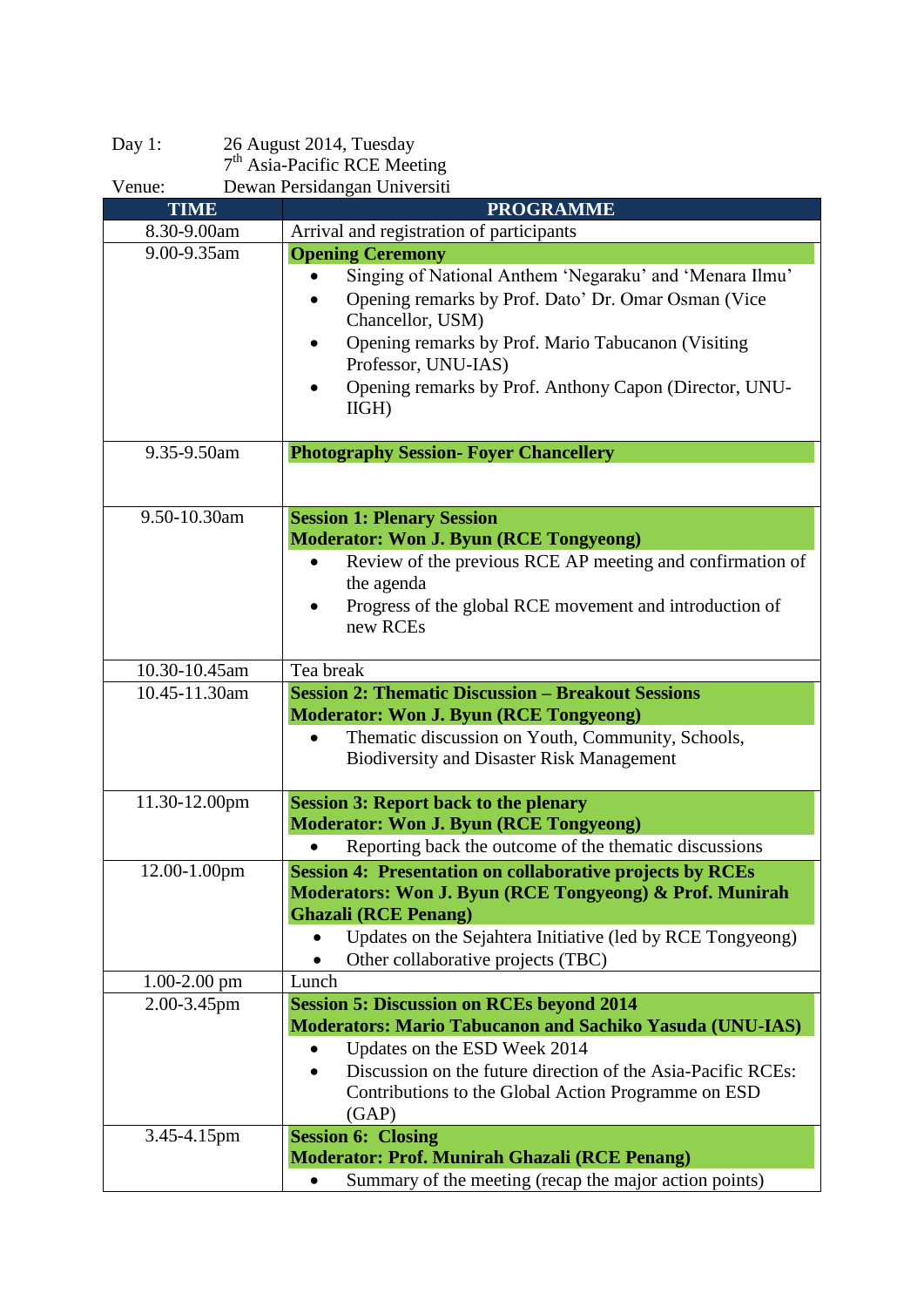|                   | <b>Closing Remarks</b>                |
|-------------------|---------------------------------------|
|                   |                                       |
| $4.15 - 4.30$ pm  | <b>Tea Break</b>                      |
| $4.30 \text{ pm}$ | Depart to Queensbay Beach             |
| $7.00 \text{ pm}$ | Depart to USM for dinner              |
| 7.30-9.00pm       | <b>Welcome Reception &amp; Dinner</b> |
|                   | Welcome remarks                       |
|                   | Dinner & cultural performances        |
| $9.00 \text{ pm}$ | Return to hotel                       |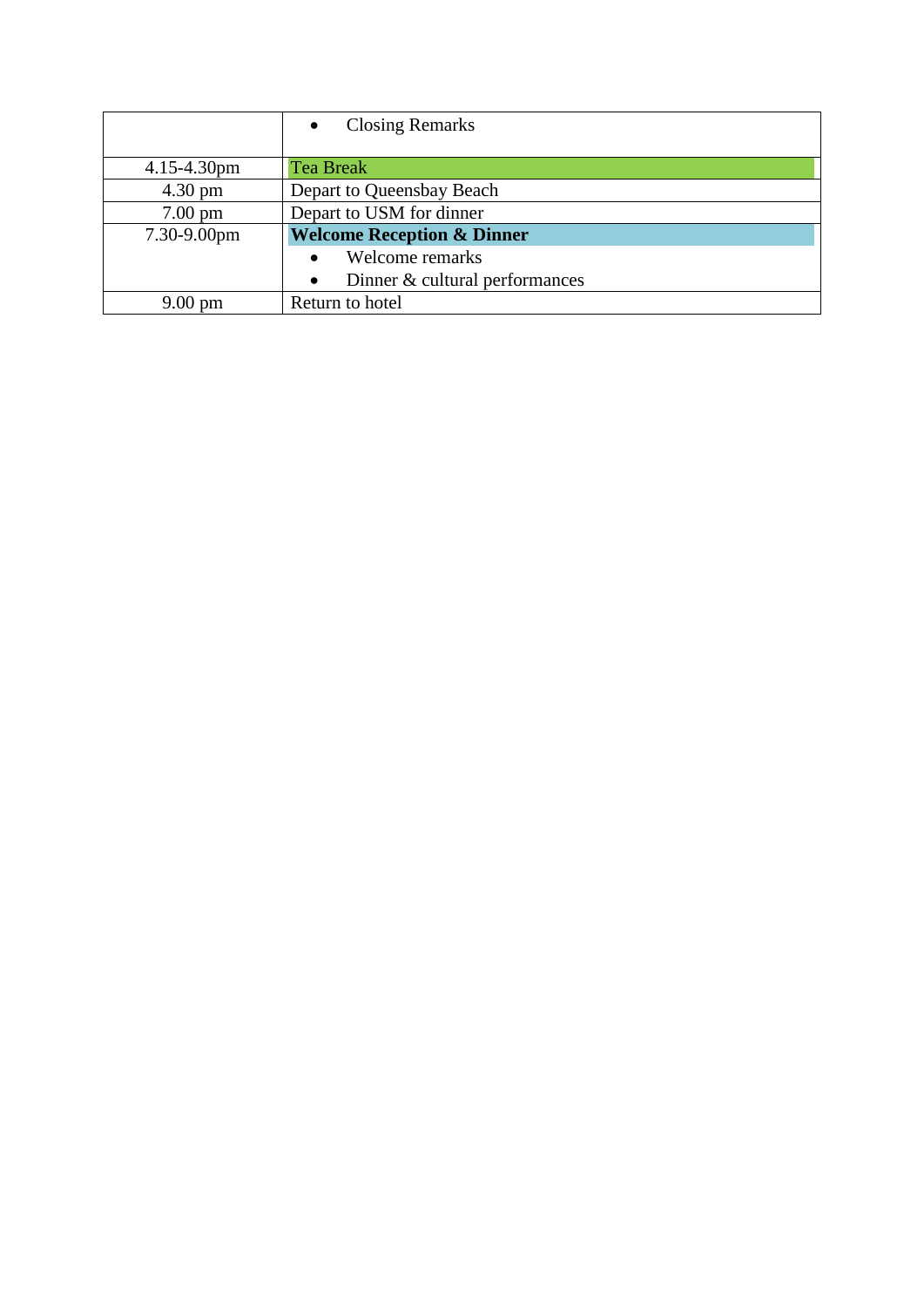|        | Second Day: 27 <sup>th</sup> August 2014, Wednesday- Morning Session  |  |
|--------|-----------------------------------------------------------------------|--|
|        | International Symposium "A Decade of Regional Centres of Expertise on |  |
|        | ESD: Reflections and Advances in Asia-Pacific"                        |  |
| Venue: | Dewan Budaya, USM                                                     |  |

| <b>TIME</b>    | <b>PROGRAMME</b>                                                                                                                                                           |
|----------------|----------------------------------------------------------------------------------------------------------------------------------------------------------------------------|
| 8.00-8.30 am   | Arrival and registration of participants                                                                                                                                   |
| 9.00-9.30 am   | <b>Opening Ceremony of the International Symposium</b>                                                                                                                     |
|                | National Anthem (Negaraku) and Menara Ilmu<br>Doa recital                                                                                                                  |
|                | Welcoming Remarks by Prof. Dr. Munirah Ghazali (RCE<br>Penang)                                                                                                             |
|                | Multimedia presentation                                                                                                                                                    |
|                | Opening Remarks by Prof. Mario Tabucanon (Visiting)<br>Professor, UNU-IAS)                                                                                                 |
|                | Opening Remarks by Ms. Yuko Kimura (Deputy Director,                                                                                                                       |
|                | Office of Environmental Education, Environmental Policy                                                                                                                    |
|                | Bureau, Ministry of the Environment, Japan)                                                                                                                                |
|                | Officiated by Prof. Dato' Dr. Omar Osman (Vice-Chancellor,<br>USM)                                                                                                         |
| 9.30-10.00am   | <b>Session 1: Keynote Address</b>                                                                                                                                          |
|                | Prof. Dato' Dr. Omar Osman, USM Vice-Chancellor                                                                                                                            |
|                | 10 years of ESD: Best Practises, Reflections and Future Sejahtera                                                                                                          |
|                | Endeavours                                                                                                                                                                 |
| 10.00-10.15am  | <b>Tea Break and Press Conference</b>                                                                                                                                      |
| 10.15-11.15 am | <b>Session 2: Panel Discussions on "A Decade of Regional Centres"</b>                                                                                                      |
|                | of Expertise on ESD: Reflections and Advances in Asia-Pacific"<br>Moderator: Prof. Mario Tabucanon                                                                         |
|                | Panelist 1: Dato' Ir. Hj. Hanapi Mohamad Noor, Honorary<br>Secretary, UNESCO-IHP Malaysia                                                                                  |
|                | Policy support in mobilizing education and learning for sustainable<br>development and the scaling up of ESD action                                                        |
|                | Panelist 2: Prof. Tan Sri Dato' Dzulkifli Abdul Razak, President<br>of the International Association of Universities (IAU) & former<br><b>USM Vice-Chancellor</b>          |
|                | Promote whole-institution approaches to ESD at all levels and in all<br>settings                                                                                           |
|                | Panelist 3: Dr. Masnah binti Ali Muda, Director of Curriculum<br>Development Division Ministry of Education, Malaysia<br>Strengthen the capacity of educators and trainers |
|                | Panelist 4: Ms. Ragini Kumar, RCE New Dehli<br>Support youth in their role as change agents for sustainable                                                                |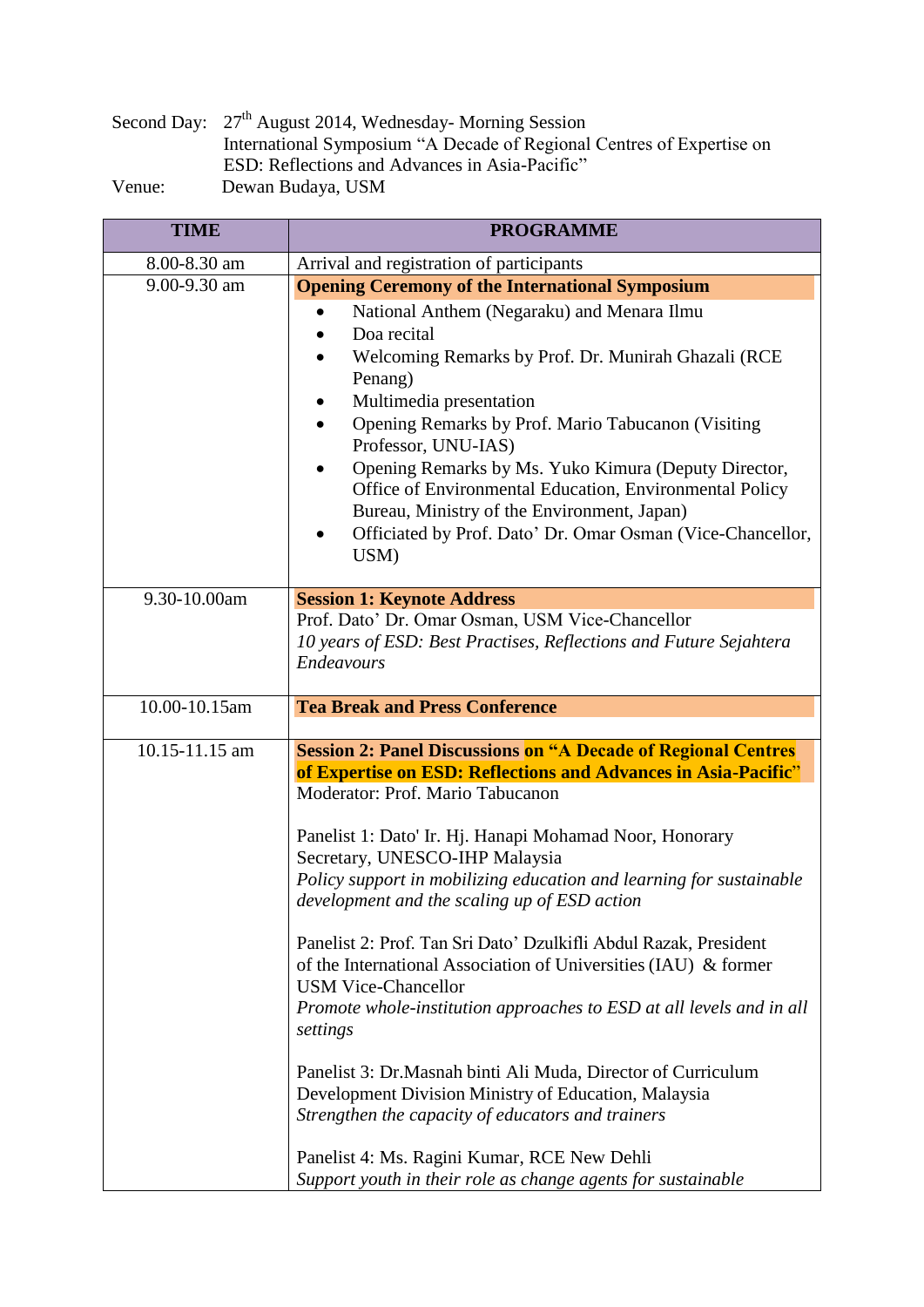|               | development through ESD                                                                                                                                                                                                                                                                                                                                                                                                                                                                                                                                                                                                                                                                                                                                                                                                                                                                                                                               |
|---------------|-------------------------------------------------------------------------------------------------------------------------------------------------------------------------------------------------------------------------------------------------------------------------------------------------------------------------------------------------------------------------------------------------------------------------------------------------------------------------------------------------------------------------------------------------------------------------------------------------------------------------------------------------------------------------------------------------------------------------------------------------------------------------------------------------------------------------------------------------------------------------------------------------------------------------------------------------------|
|               | Panelist 5: Mdm. Maimunah Mohd Sharif, President of Seberang<br>Perai Municipal Council, Penang<br>Accelerate the search for sustainable development solutions at the<br>local level through ESD                                                                                                                                                                                                                                                                                                                                                                                                                                                                                                                                                                                                                                                                                                                                                      |
| 11.15-11.30am | <b>Cultural Performance</b>                                                                                                                                                                                                                                                                                                                                                                                                                                                                                                                                                                                                                                                                                                                                                                                                                                                                                                                           |
| 11.30-1.00pm  | <b>Session 3: ESD Good Case Presentation</b><br>Parallel Sessions focusing on the five priority action areas identified<br>in the GAP<br>Parallel Session 1 - Empowering and Mobilizing Youth<br>$\blacksquare$<br>Moderator: Pn. Junita Md Ali @ Naim<br>Rapp: Prof. Dr. Ismail Abustan<br>Parallel Session 2 – Whole-Institution Approach<br>Moderator: Pn. Jeyaletchumi Muthiah<br>Rapp: Miss Fera Fizani Ahmad Fizri<br>Parallel Session 3 - Increasing the Capacity of Educators and<br><b>Trainers</b><br>Moderator: Pn. Clarina Anne Anthony<br>Rapp: Dr. Norizan Esa<br>Parallel Session 4a - Encouraging Local Communities to<br>develop community-based ESD programmes<br>Moderator: Pn. Santi A/P Sinnakaudan<br>Rapp: Assoc. Prof. Dr. Nabsiah Abdul Wahid<br>Parallel Session 4b - Encouraging Local Communities to<br>develop community-based ESD programmes<br>Moderator 2: Pn. Jamilah Harun<br>Rapp: Assoc. Prof. Dr. Norizan Md Nor |
| $1:00$ pm     | Lunch                                                                                                                                                                                                                                                                                                                                                                                                                                                                                                                                                                                                                                                                                                                                                                                                                                                                                                                                                 |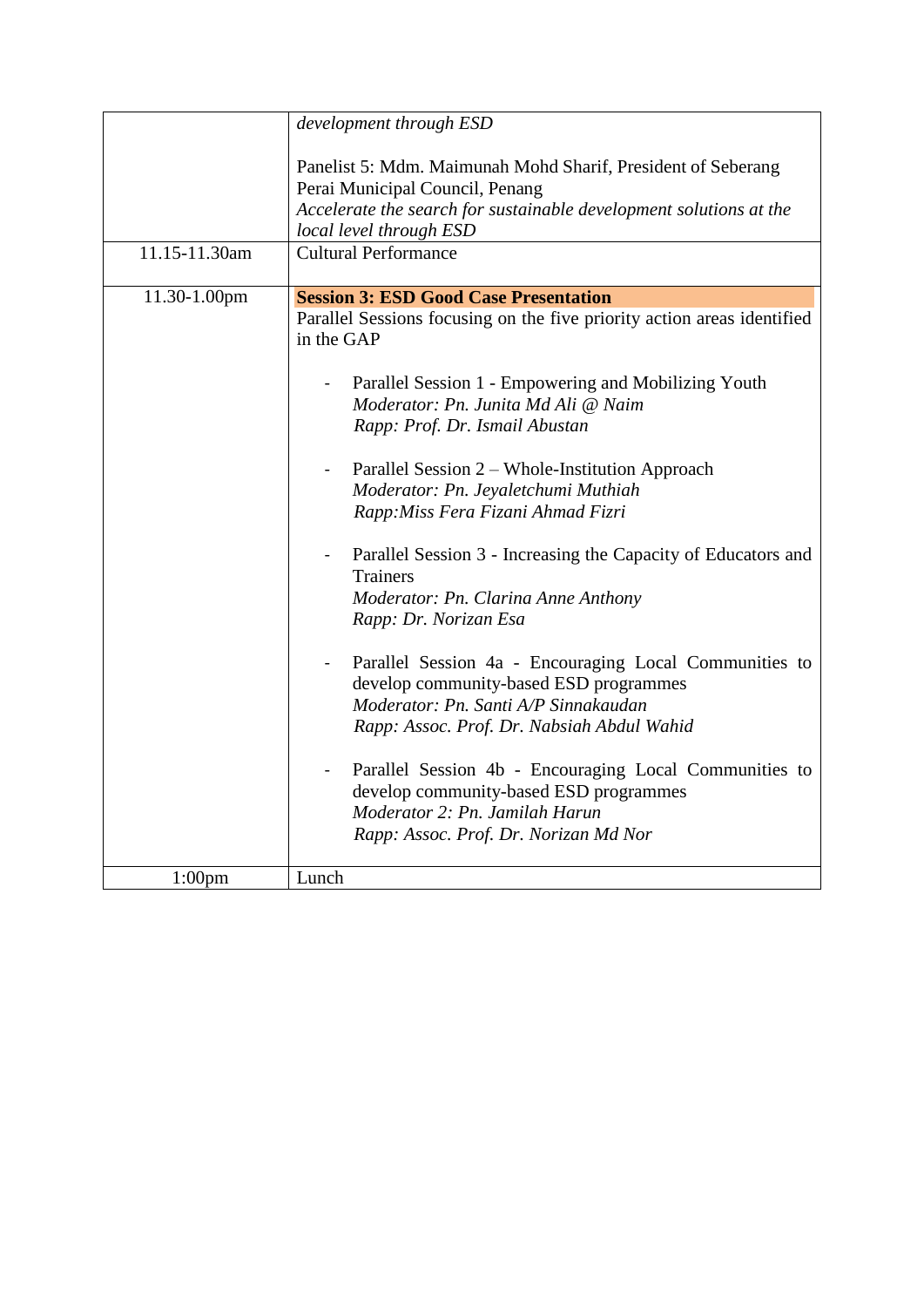| Day 2: | 27 August 2014, Wednesday – Afternoon Session |
|--------|-----------------------------------------------|
|        | Programme: Community Session                  |
| Venue: | Minden Height Primary School                  |

| <b>TIME</b>      | <b>PROGRAMME</b>                                                |
|------------------|-----------------------------------------------------------------|
| $2.00 - 2.30$ pm | Arrival and registration of participants                        |
| $2.30 - 4.00$ pm | <b>Session 4 Interactive Workshops</b>                          |
|                  | The workshops will be conducted with reference to the following |
|                  | themes:                                                         |
|                  | 1) ESD in formal curriculum (primary, secondary, tertiary);     |
|                  | Teacher education/training;<br>2)                               |
|                  | Whole school approach;<br>3)                                    |
|                  | Sustainable campus; and<br>4)                                   |
|                  | Engaging with non-formal/informal education sectors in<br>5)    |
|                  | addressing ESD.                                                 |
| 4.00-4.30pm      | <b>Tea Break</b>                                                |
|                  |                                                                 |
| $4.30 - 5.00$ pm | <b>Recap and Closing</b>                                        |
|                  |                                                                 |
| 5.00-5.30pm      | <b>Session 5: School Tour (Only for RCE participants)</b>       |
|                  |                                                                 |
| 5.30 pm          | <b>Return to the Hotel</b>                                      |
|                  |                                                                 |
| 7.45pm           | <b>Dinner at SEAMEO Hall</b>                                    |
|                  |                                                                 |